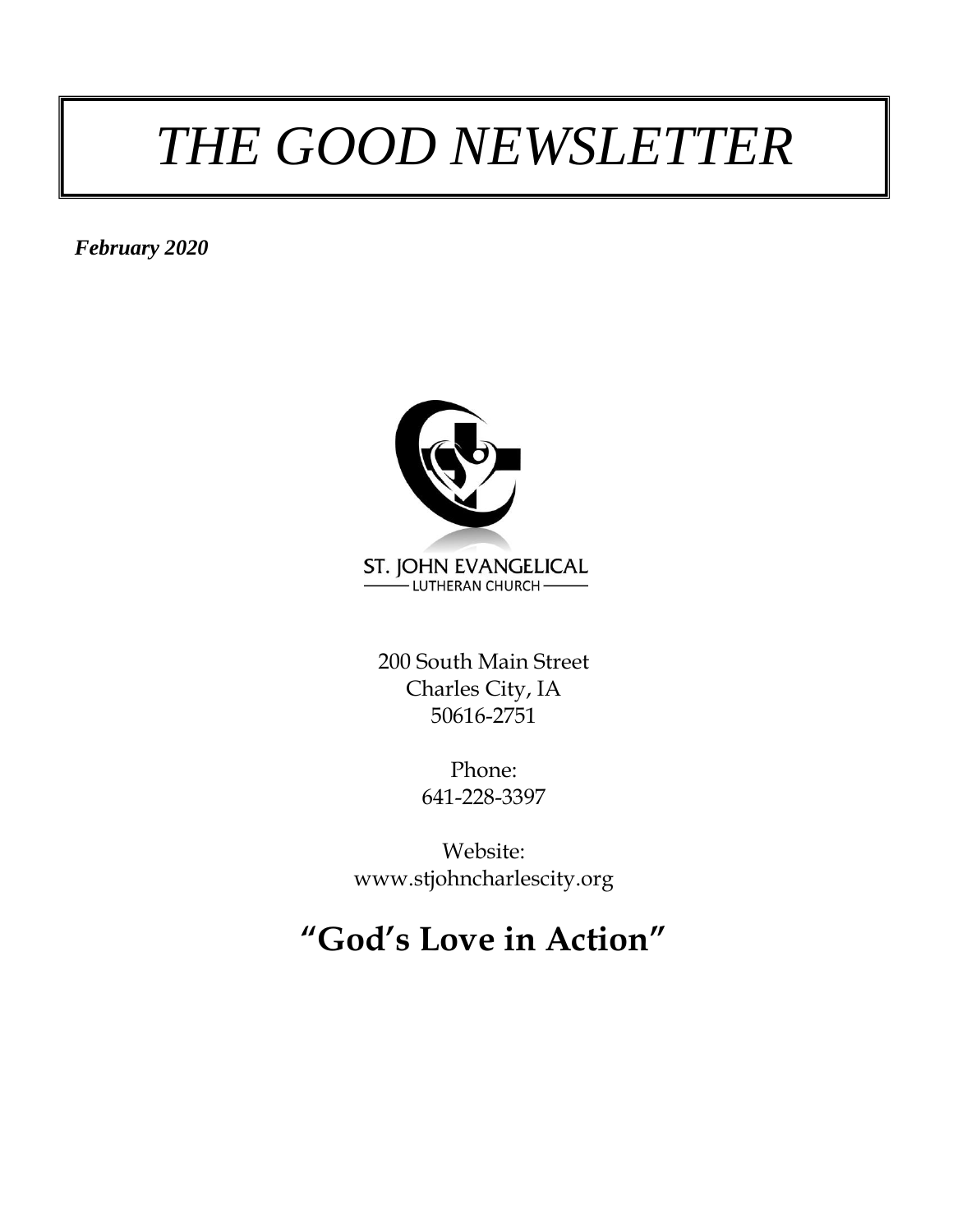*Pastor's Note…*

As part of the celebration of the  $500<sup>th</sup>$  Anniversary of the Reformation in 2017, I had the great experience of traveling to see the Martin Luther Exhibit at the Minneapolis Institute of Art. It was amazing to see so many artifacts and works of art from the time that our church was just being born. I was particularly thrilled to see the pulpit where Martin Luther had preached his last sermon. Years ago, I stood in that very pulpit in Germany and now here it was in Minneapolis!

Another highlight for me was getting to see both an indulgence box and a common chest. Both of these boxes are very important symbols of the Reformation, though for different reasons. Indulgences were pieces of paper, issued by the pope, that people bought to ensure their loved ones would make it to heaven. When indulgences were purchased, money was inserted into the locked indulgence box to pay for it. The slogan was: "When a coin in the coffer rings, another soul from purgatory springs!" Luther detested the sale of indulgences and the indulgence box. In addition to the obvious theological issues, he deplored the socio-economic effects of indulgences. It was, essentially, a tax on the poor. People who could barely feed themselves and their families were buying indulgences instead of food.

So, Luther and other reformers brought out a different kind of box ... the common chest. The common chest, like the indulgence box, was a locked chest where money was deposited by many people. Funds came from donations, remaining assets in church foreclosures, and other sources. Instead of going to fund the Church, as indulgences did, this money was used to help people in need. Money from the common chest was used to feed the hungry, give no-interest loans to those in dire circumstances, and to help marginalized people in the community. It was the opposite of the indulgence box.

At a recent meeting, I was fortunate to hear a presentation by Ryan Cumming. He is the program director for ELCA World Hunger. Being fairly new to his position, he talked about recently attending a national meeting of U.S. organizations who are involved in feeding the hungry in our country. He felt like a small fish in a big pond rubbing shoulders with the movers and shakers of his field. So, he turned to the person sitting next to him, stuck out his hand and said, "Hi, I'm Ryan Cumming from ELCA World Hunger." The person's face lit up and they said, "Oh, you're ELCA World Hunger ... thank you! I'm from Second Harvest in California. You gave us a grant to expand our program!" A few minutes later he introduced himself to someone else who said, "You're ELCA World Hunger? Thank you! I'm from Meals on Wheels in Dallas. You gave us a grant to buy another truck!"

Ryan said it went on and on like this for the whole meeting. It seemed like nearly every person he met said, "You're ELCA World Hunger? Thank you!" He was truly humbled and amazed to see how far-reaching our concern for the hungry is and how much we're woven into the fabric of our nation, caring for the poor and hungry. Ryan Cumming isn't ELCA World Hunger, we're all ELCA World Hunger.

You can make a gift at any time to ELCA World Hunger through St. John by marking it for "ELCA World Hunger" or going directly to their website at *community.elca.org/givenow*. I'm proud to be part of a church that, over 500 years later, continues to lift up the importance of the common chest and I'm so grateful for all who contribute to it!

Peace, Pastor Russ

**"God's Love in Action"**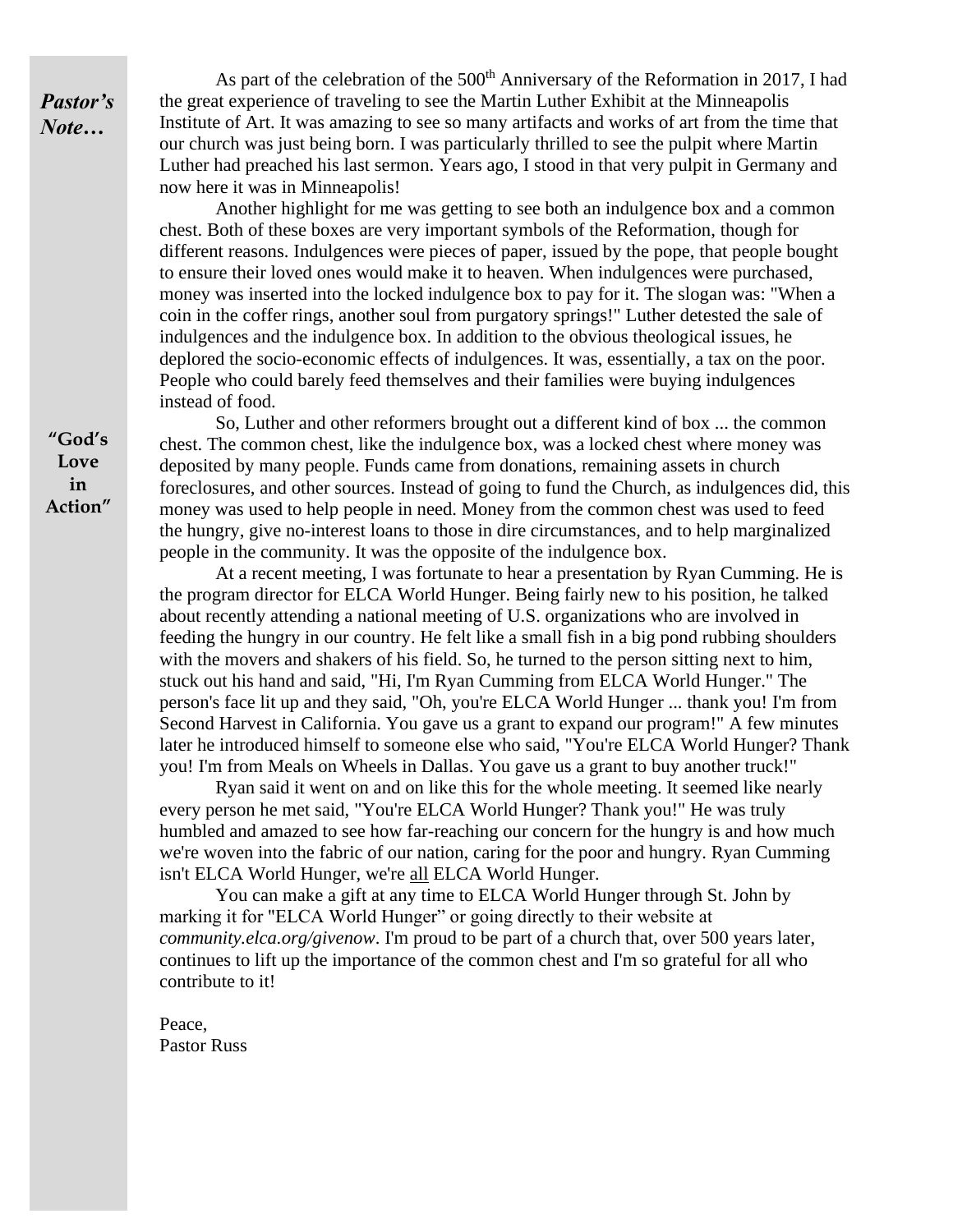

**Ash Wednesday February 26, 2020 4:30 p.m. Worship with Communion 6:15 p.m. Worship with Communion & 5 th grade 1st Communion**

**The signup charts for Altar Flowers & Radio Broadcasts** for 2020 are in the office. There are still several radio dates to be signed up for. Those of our members who cannot make it to worship appreciate being able to listen to the service on Sunday mornings! Please consider signing up for one of the open dates.

**St. John Lutheran Card Ministry** will meet February  $10^{th}$  at 1:00 p.m.

**ALTAR GUILD –FEBRUARY 2020** Mary Augustin & Peg Poppen

**Do Day Quilters** Meets February 13 & 27

# **Wednesday Night Supper**

**February 5: NO SUPPER**

**February 12:** Pork loin, cheesy potatoes, corn, fruit, peach crisp **February 19:** Hot beef sandwich (adults), Mac & Cheese and hot dogs (kids), mixed

vegetables, salad, angel food dessert

**February 26:** Pizza burgers, French fries, candy carrots, applesauce, ice cream bars



**The St. John book club** will **meet February 24 th** at 7:00 p.m. in the Fireside room and will review the book *The Glass Castle* by Jeannette Walls. A tender, moving tale of unconditional love in a family that, despite its profound flaws, gave the author the fiery determination to carve out a successful life on her own terms.

# **Change Your Life…Volunteer! Bridging the generations for 46 years**



The Foster Grandparent Program may be a perfect fit for you! FGP is for men and women age 55 years or better who would like to volunteer to spend time with children. Volunteers are assigned to classrooms, preschool and daycare programs in Chickasaw, Cerro Gordo, Floyd and Mitchell counties. If you would like more information on volunteering as a Foster Grandparent or have a group interested in learning more, please call Sarah Merrifield at (641) 257-6327 or stop by the office at 624 North Main St. Charles City and become the mentor you wish you had growing up!

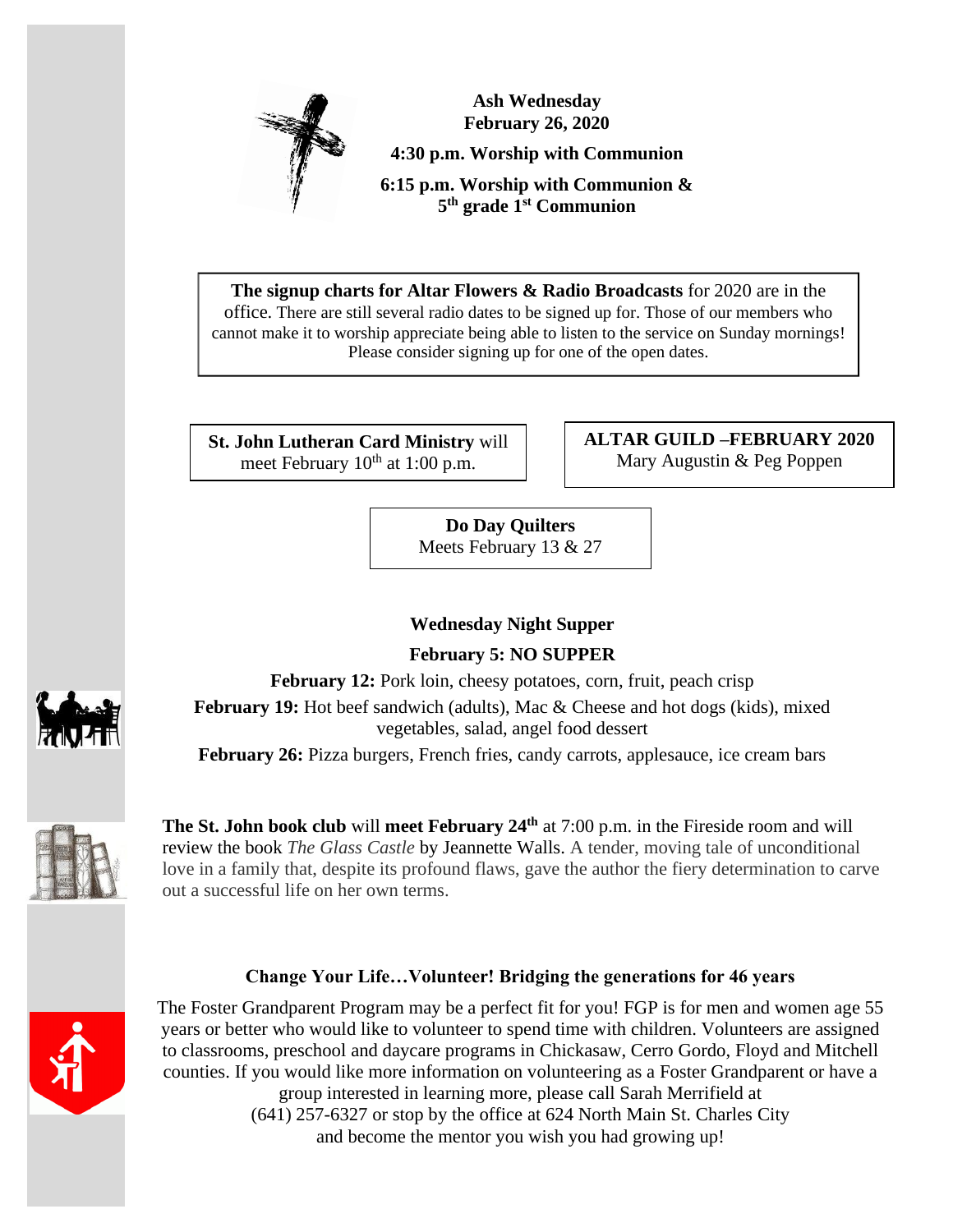#### *New Council & Board Members – 2020*

*People Page…*

*President: Greg Buenger Council: Doug Holm Vice President: Josh Johnson Ron James Secretary: Karol Carpenter Dennis Sande Building &: Craig Begemann Deacons: Ryan Venz Grounds Tyler Kubik Scott Hansen Family Board: Jenisha Garden Finance: 2 Yr Kurt Hoeft Parish Ed: Julie Taylor P. Communication: Linda Lindaman Linda Johnson Kierstin Heim Stewardship: 1Yr Kathy Crooks Youth board: Jessie Holm James Grob Brandi Lantz Gaylen Hicok Preschool Board: Brittany King*

*Sue McDonald Greig Grimm*

*Al Brandau*

#### **February Birthdays**

|                 | $2nd$ Marvin Thompson        |                  | $21st$ Duane Ortmayer |
|-----------------|------------------------------|------------------|-----------------------|
|                 | 3 <sup>rd</sup> Don Knowlton | 28 <sup>th</sup> | Marilu Wohlers        |
| $4^{\text{th}}$ | <b>Marian Johnson</b>        |                  |                       |

*Lezlie Weber*

## **February Anniversaries**

| February 1, 1969  | Dale & Helen Bond       |
|-------------------|-------------------------|
| February 10, 1950 | Russel & Sylvia Frascht |
| February 14, 1960 | Jim & Donna Gambaiani   |
| February 14, 1964 | Lenis & Nadonne Buseman |
| February 14, 1969 | Steve & Diane Barr      |

# *Celebrated…*

*The baptism of… Parker Jean Hicks, January 12, 2020 Ledger James Hicks, January 12, 2020*

#### *With sympathy…*

*The Funerals of Marion "Jack" Eugene Kamm, January 7, 2020 Nelson "Bud" Brahn, January 20, 2020 Virginia Huffman Brahn, January 20, 2020*

meeting on an **as needed basis ONLY**. Anyone who needs to meet should contact Jill Connell at 319-215-8252 or jillconnell@hotmail.com.

St. John's Parent Support Group will be

*Memorials were given in memory of…* 

*Marion "Jack" Eugene Kamm: Kurt & Kathy Hoeft, Monte & Kathy Waldorf, Leona Howe, Marian Hoeft*

*Charles Krumwiede: Monte & Kathy Waldorf*

*Pat Mehmen: Helen Schmidt*

*Verna Gray: Karen Streich* 



# **FEBRUARY FUNERAL CALLERS & HELPING HANDS: CALLER – Lori Gassman & Judy Hughes.** Thanks to our January caller **Diane**

**Loudermilk,** and to all who provided food and served.

**HELPERS –** Ellen Brewer, Jenisha Garden, Lori Gassman, Laurie Heidebrink, Judy Hughes, Marcia Jacobs, Ann Kabele, Julie Kisch, Janet Petefish, Shirley Ripley, Shortie Veen, Ann Voelker, Laura Walker

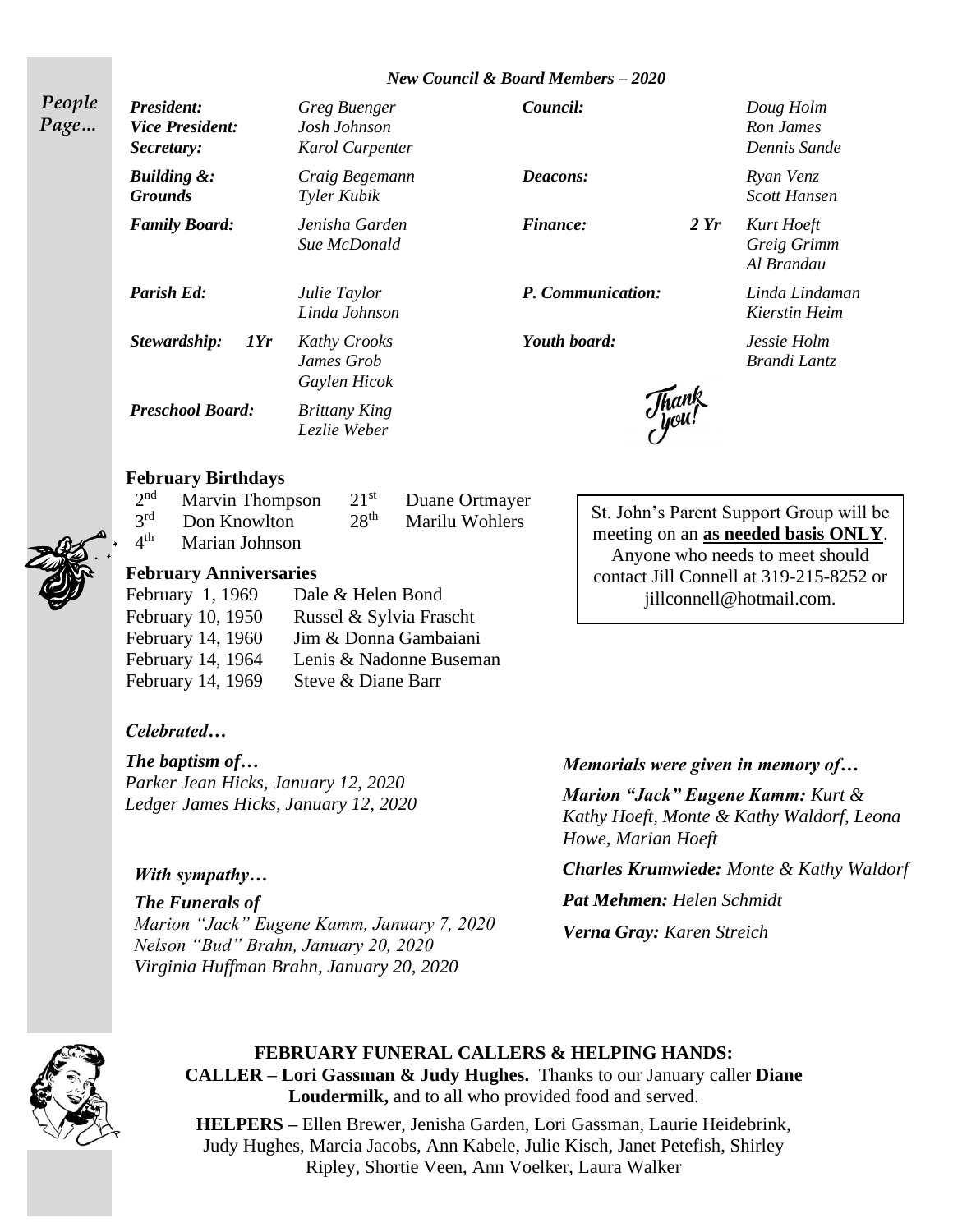**Youth & Family**

Winter is in full swing and while the days ARE getting longer – the weather sometimes doesn't cooperate with us. If school is cancelled or dismissed early on a Wednesday (due to weather) we will NOT hold the After-School Program or Confirmation classes or have ANY of our Wednesday night activities.

Even though some of us may not enjoy the cold and wish we could skip winter – we can take some comfort in the fact that we know it will warm up again eventually. And we can take comfort in the consistency of the changing of the seasons every year.

*"As long as the earth endures, seedtime and harvest, cold and heat, summer and winter, day and night, shall not cease."* Genesis 8:22

Blessings, Laurie

#### **Family Board**

The Family Board is planning our annual large-group Lent Event for Sunday, March 1<sup>st</sup> for children and their parents in the Parish Hall during the Education hour. We have also scheduled the Ladies' Luncheon for Sunday, March 22<sup>nd</sup>, so put that on your calendars.

## **Confirmation**

Our third Session of classes concludes this month and the twenty-eight students in our Confirmation program are currently taking either *The Apostles' Creed, The Lord's Prayer, or Everybody Always.* The fourth Session of classes begins midway through the month and the students will be taking either the Sacraments or learning about the disciples Paul and Luke and the Acts of the Apostles.

## **Sunday School News**

Attention: **5 th Grade Parents**! The 1st Communion **parent/student/pastor instructional classes** will be February  $9<sup>th</sup>$  and  $16<sup>th</sup>$  at 9:15am. Please put these two dates on your calendar now.

February is SOAP MONTH here at St. John. Please send donations of soap/shampoo with your Sunday School students each week of February. Donations will be taken to Karleen's Closet at Charles City High School for kids who don't have access to the hygiene products they need at home. Thank you to all who feel called to donate to this worthy cause!

#### **Youth**

Youth Group is planning to meet on Wednesday, February 19<sup>th</sup> at 7pm.

# **After School Program**

We have 30 kids enrolled in our After-School Program, which is each Wednesday from 3:35-5pm. We have a snack, watch a short video, and then do a craft project or play games each week. Thank you to everyone who donated snacks and supplies! The After-School Program will take a break for Lent beginning on February  $26<sup>th</sup>$ , and will resume after Easter.

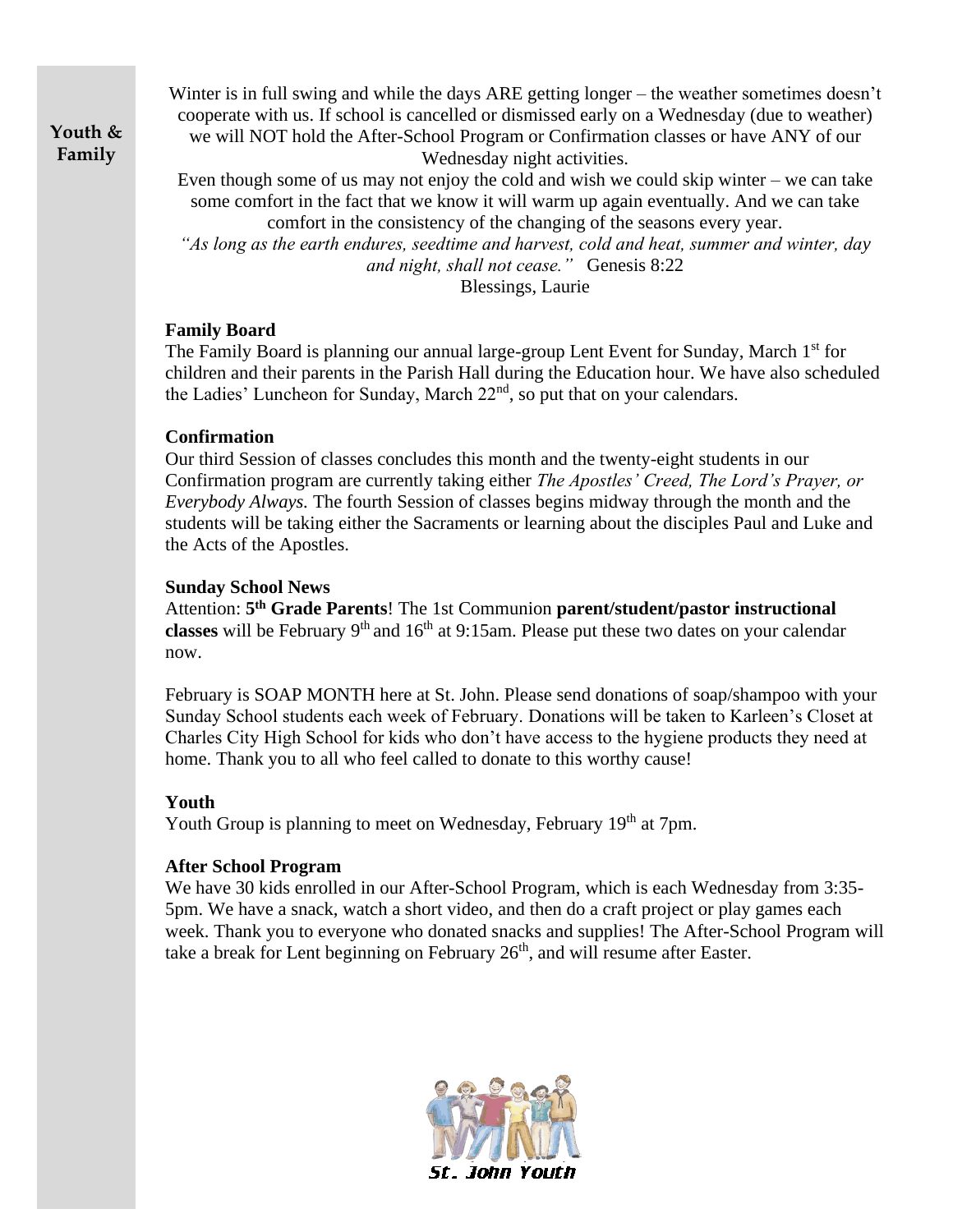**Youth & Family**

**February 2020 Greeter/Offering Assistant:** Natalie Keyes

**Worship Assistants (Acolyte & Communion Assistant) 8:00 –**Hayden Heyer, Katie Prichard, Taylor Quade **10:15 –** Annemarie Hansen, Olivia Kreger, **Ash Wednesday, February 26 4:30:** Anna Herbrechtsmeyer, Tyler Marth **6:15:** Kyndra McDonald, Isaac Hervert *Dates & times when the youth are serving are posted on the bulletin board outside the Business Manager's office*.



Attention: **5th Grade Parents**! The 1st Communion **parent/student/pastor instructional classes** will be February 9th and February 16th at 9:15am. Please put these two dates on your calendar now.

**Sunday School Reminder: February is Soap Month!** All Sunday School students are asked to bring individually wrapped bars of soap to be donated to Karleen's Closet at Charles City High School for kids who don't have access to the hygiene products they need at home.!

> **Youth Group! Wednesday, February 19th at 7:00 p.m.**

# **Coming in March…**

March 1<sup>st</sup>, large group Lent event at 9:00 a.m.

March 22<sup>nd</sup>, The Ladies Luncheon at 11:30 in the Parish Hall. More information for this event to come!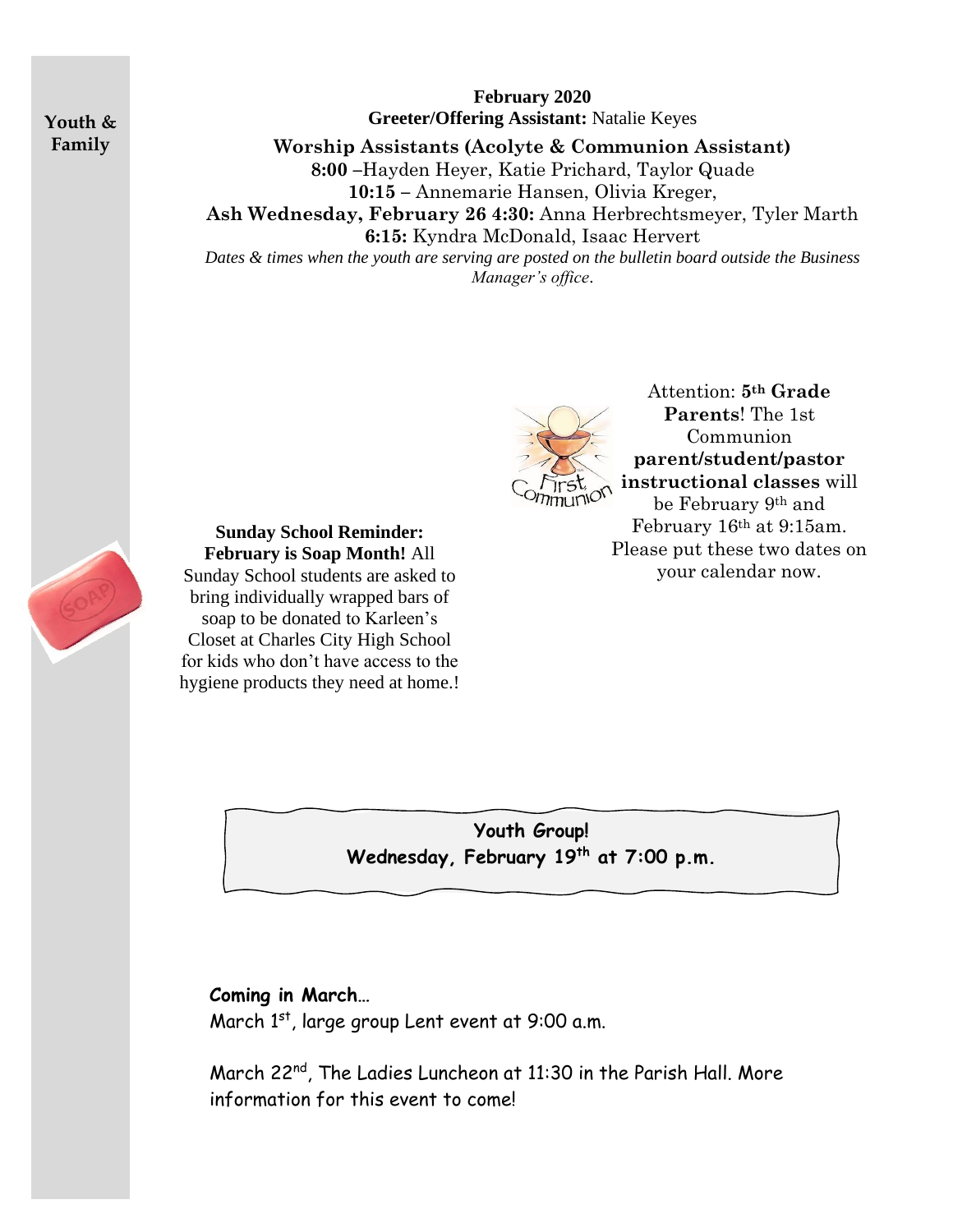

Love is definitely in the air at St. John Christian Preschool, but perhaps not in the way that you traditionally think of during this month of greeting cards and chocolate. We feel honored to be able to share God's love with each of our 45 little ones each and every day. And you know what the really AWESOME thing is? It doesn't take very long before our little ones start sharing God's love right back!

January was very full of new and exciting things to explore. We learned all about the letters A, O, Q, and G; how to write them on our own, the sounds each letter makes, and how to sign each letter in American Sign Language. Our younger friends are working on Shape Recognition by making Shape Buddies and our older friends are working on Character Traits. In our 4-yr-old classes, we started working on our Kindergarten Readiness Skills: how to quietly walk in a line down the hall, sitting on the listening rug quietly and raising our hand if we have something to share, and writing our names all by ourselves! The list goes on and on! In all classes, we worked on our self-help skills by working on putting on our coats, zipping them up, and putting on our backpacks! We're all doing quite well!

We are continued to be blessed with a preschool board of six, hard working, dedicated women. At our December meeting we said goodbye to Rachel Ginbey and Megan Williams. They served the preschool board for 3 years and will be missed. But we did add two NEW members to our board in January! We welcomed Lezlie Weber and Brittany King. We reallocated positions and are looking forward to another great year with this board. The support they each provide is invaluable to the success of our program!

SJCP would like to announce that we are holding our annual Book Fair here at the preschool, as well. The Book Fair will be Monday, February 10 – Friday, February 14 from 8:00am – 4:00pm. This event is open to the community and the proceeds go straight to the preschool.

Can you believe it is that time already?! We are gearing up for our 2020-21 Fall Registration and we would like to thank you for choosing SJCP for your little one's earliest educational experience. Current families (those with children currently enrolled in the 2019-20 school year) will begin registration on Tuesday, February 18. New families will begin registration on Monday, February 24. Registration will run from 7:30am-4:00pm. Children who will be 3 on or before September 15 and all children 4 and 5 years old are welcome. Scholarships are available. A minimum registration fee of \$25 is due at time of registration. Please call 228-7274 or email us at wfranke@stjohncharlescity.com for more information.

Last, but certainly not least, we are blessed with the many forms of support that the St. John congregation provides us. From financial gifts to prayers to the smiles that we receive when we pass a member of the congregation in the hall, we feel loved. In a world full of many difficulties, thank you for sharing your support with our youngest friends and making them feel special, needed and important.

With HIS love, Whittney Franke



**SJCP BOOK FAIR February 10 – 14th, 8:00 a.m. – 4:00 p.m. outside the Preschool**

**"God's Love in Action"**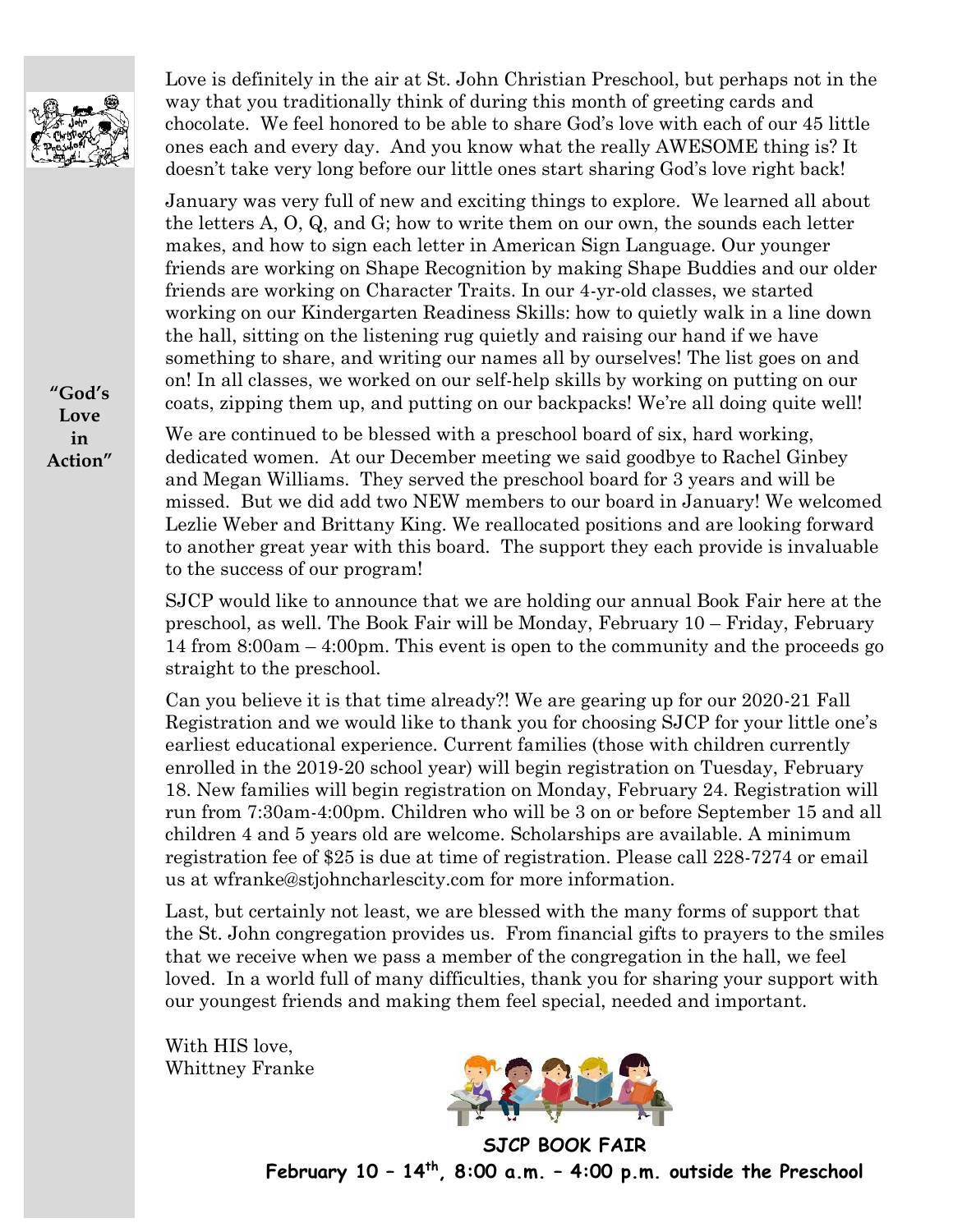

# February 2020 Birthdays!!

| <b>Sunday</b>                     | <b>Monday</b>        | <b>Tuesday</b>                                                        | Wednesday                                                                     | <b>Thursday</b>                                                     | Friday                                                           | <b>Saturday</b> |
|-----------------------------------|----------------------|-----------------------------------------------------------------------|-------------------------------------------------------------------------------|---------------------------------------------------------------------|------------------------------------------------------------------|-----------------|
|                                   |                      |                                                                       |                                                                               |                                                                     |                                                                  |                 |
|                                   |                      |                                                                       |                                                                               |                                                                     |                                                                  | Meghan Korbel   |
| $\overline{2}$                    | 3                    | $\overline{4}$                                                        | 5                                                                             | 6                                                                   | $\overline{7}$                                                   | 8               |
| Marvin Thompson<br>Rylee Van Horn | Donald Knowlton      | Carter Kellogg<br>Paula Kruthoff<br>Kyndra McDonald<br>Laurel Schlump | Carol Bauer<br>Melia Lantz<br>Karmen Mehmen<br>Rusty Rogotzke<br>David Wessel |                                                                     | Liz Hamm<br>Angel McKenzie<br>Diane Niezwaag<br>Sandie Quade     | Amber Hicks     |
| 9                                 | 10                   | 11                                                                    | 12                                                                            | 13                                                                  | 14                                                               | 15              |
| Isaac Hervert                     |                      | Cody Van Horn                                                         |                                                                               | Viva Boerschel<br>Samantha Prigge<br>Judy Wessel                    |                                                                  |                 |
| 16                                | 17                   | 18                                                                    | 19                                                                            | 20                                                                  | 21                                                               | 22              |
| Kathy Waldorf                     | <b>Brian Ulrichs</b> | <b>Brayton Quade</b>                                                  |                                                                               | Kierstin Heim<br>Cassie DeBower<br><b>Andrew Miller</b><br>Ron Venz | Duane Ortmayer                                                   |                 |
| 23                                | 24                   | 25                                                                    | 26                                                                            | 27                                                                  | 28                                                               | 29              |
| Ella Johnson                      | Dennis Petefish      | Shirley Holm<br>Chelsea Lumley                                        | Keaton Schmidtke<br>Algie Slindee                                             |                                                                     | Greg Buenger<br>Michael Exline<br>Lori Gassman<br>Marilu Wohlers | Shelley Hansen  |